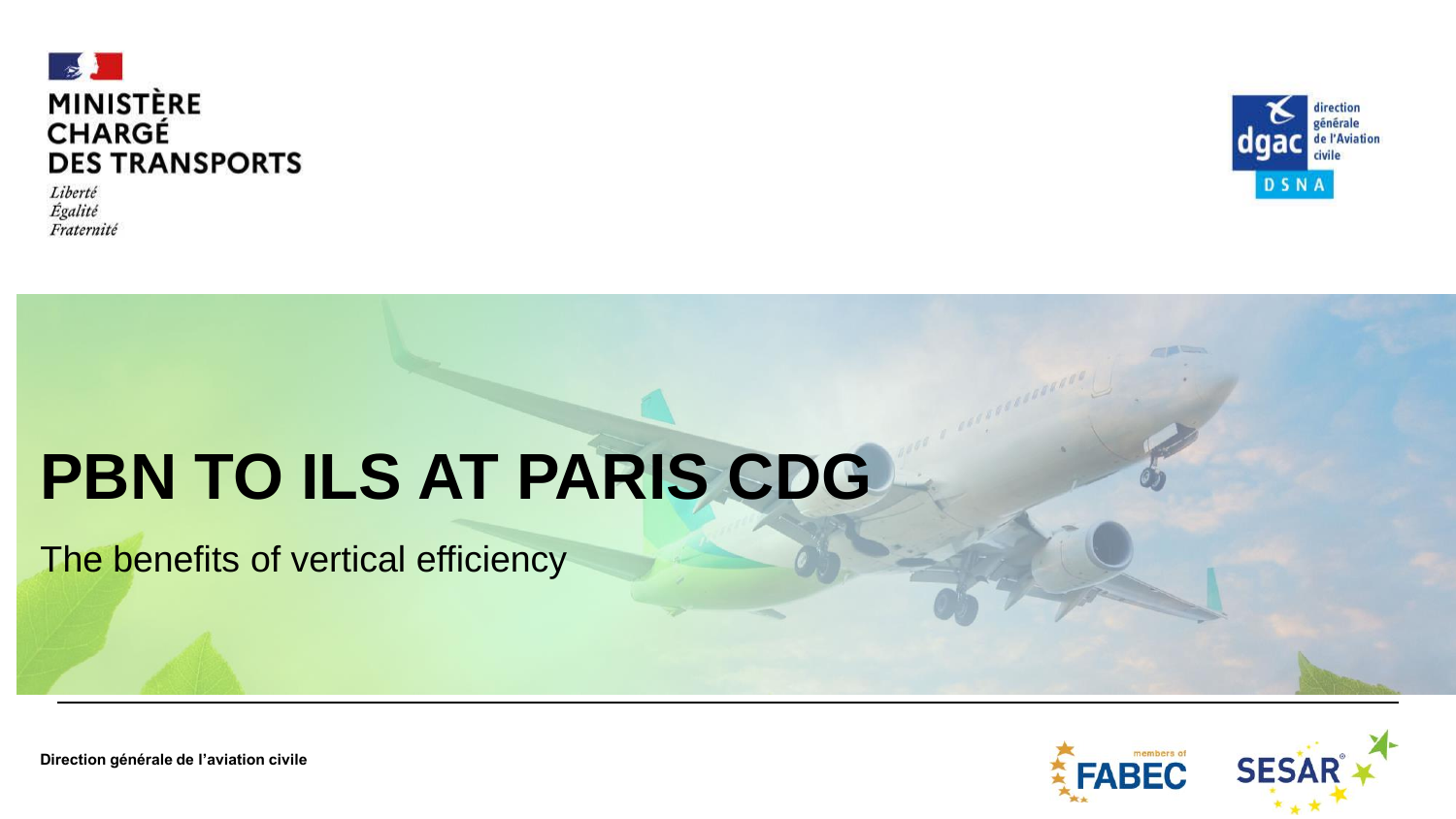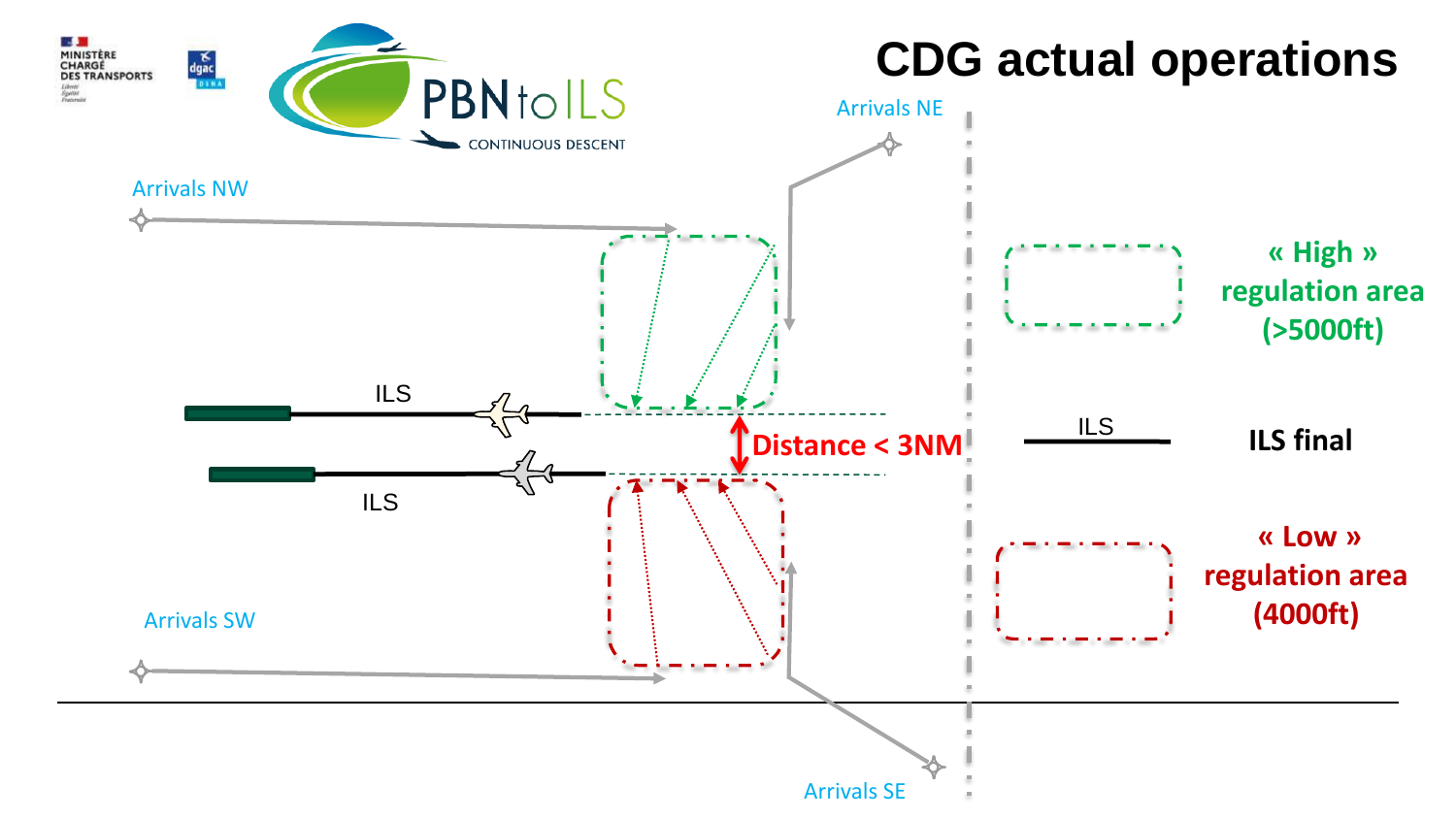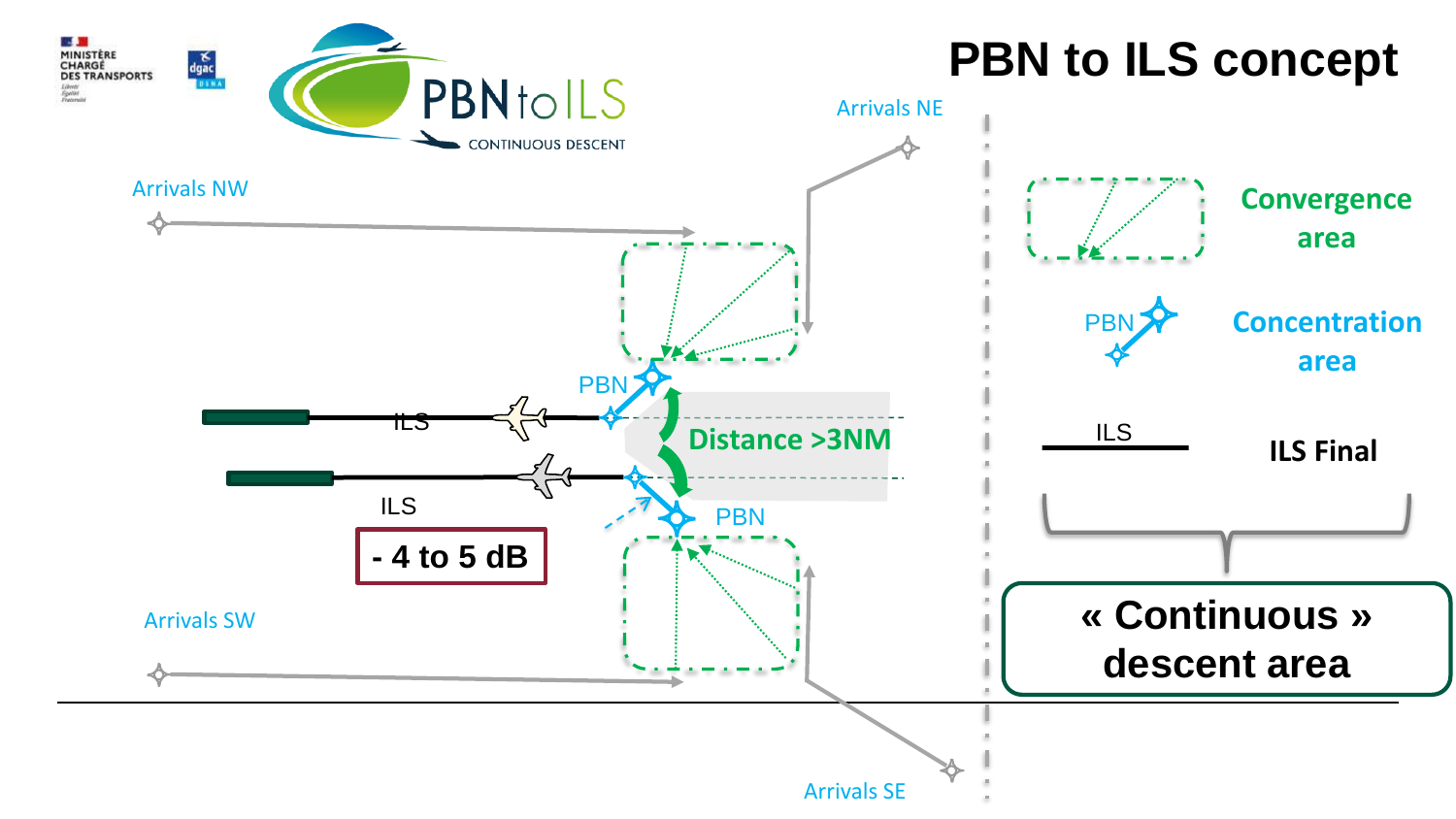

|           | $\triangleright$ Noise |                   |
|-----------|------------------------|-------------------|
|           | « 5 000ft » runways    | $-1$ to $-2$ dB   |
| $-7,6%$   | « 4 000ft » runways    | $-2$ to $-5,5$ dB |
| $-8,15%$  |                        |                   |
|           |                        |                   |
| $-6,84%$  |                        |                   |
| $-11,85%$ |                        |                   |
|           |                        |                   |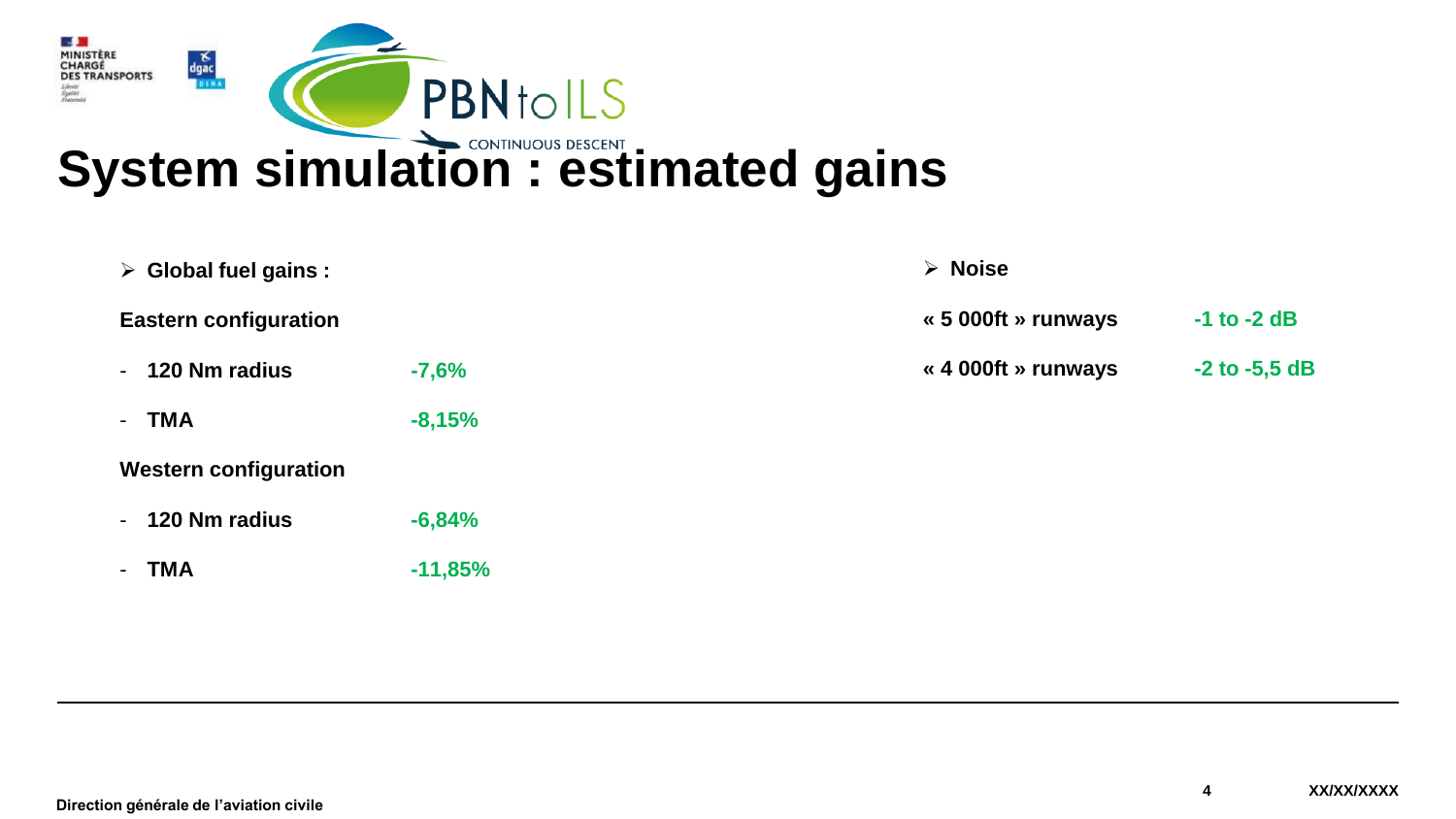

## **Live Trial :01/2021-04/2021**



- **Runway 27R**
- Published procedures for **3 IAF** : MOPAR/LORNI/OKIPA
- **RNP1** required
- **PBN to ILS** (light blue) **and PBN to RNP** (dark blue)
- **12 noise measurement locations**
- **756 flights** between 18/01/2021 and 22/04/2021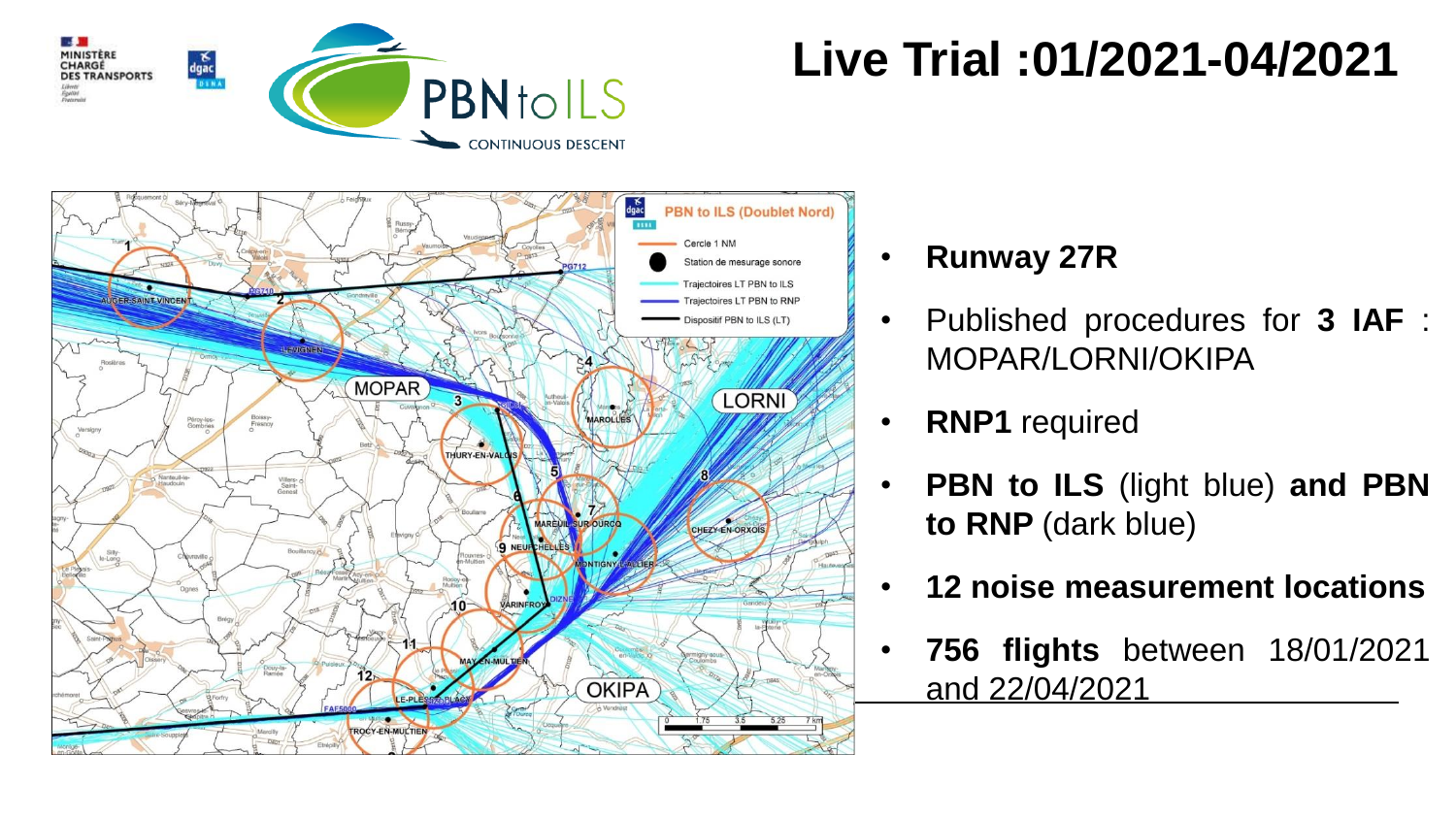

### **Live Trial results**

### **Safety**



Analysis of lateral precision :

Overall good precision (≈**0,3NM)**

### **Environment**



Analysis of vertical profiles :

- Need to be improved
- Wide range of results

### **CDO profiles** Inf 8 000 ft 37%

Inf 20 000ft 26,3%

- And also **long level off**